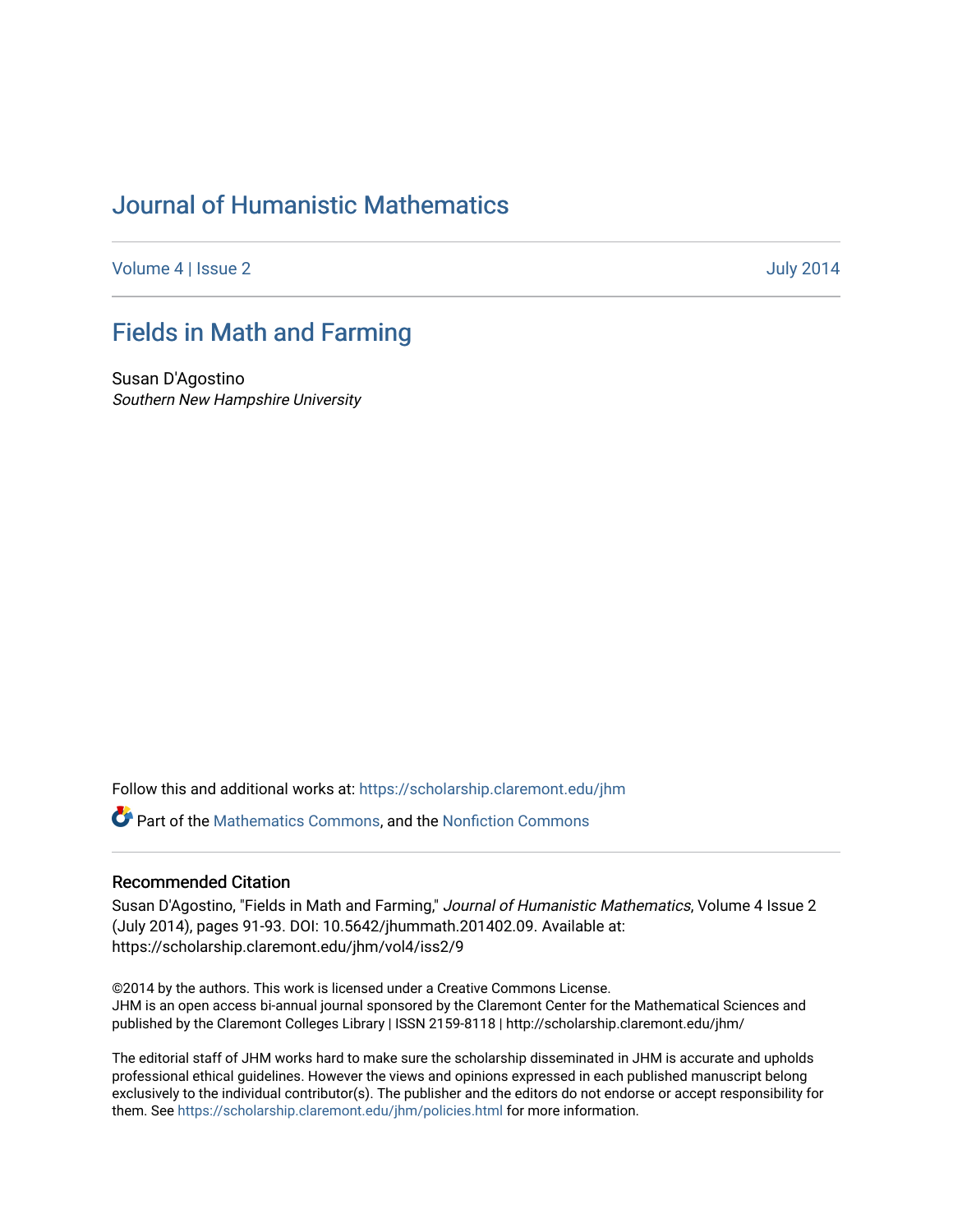## Fields in Math and Farming

Susan D'Agostino

Mathematics Department, Southern New Hampshire University, USA s.dagostino@snhu.edu

### Synopsis

A young woman's search for a a contemplative, insightful experience leads her from farming to mathematics.

I first conceived of studying mathematics while laboring on a small fruit, vegetable, and dairy farm in New York's Hudson River Valley. There, I logged long hours next to Paul, a sixty-three-year-old herdsman with a surprising ability to spot a good milking vein from across a crowded barn. He taught me that a square udder, one where the teats came down straight, was a sign of a good producer. Others claimed that a black Holstein was better on butterfat than a white one but Paul thought that idea was rubbish. He did believe, however, that a thin hide was a good sign. And the hooves, he said, should not point outward like snowshoes. It is a sign of bad feet.

After work, Paul liked to linger in the barn to say goodnight to each individual cow while I often sought out a forgotten bale of hay on which to meditate. The prayer I chose most often for my meditation was The Central Truth by Ramdas. Paul once asked me what meditation was but I suspected that he knew more about it than I did. Paul had worked full-time on a farm since he had been ten. He worked six days each week and fourteen hours each day. On those days that the barn flooded or the entire herd was sick, he worked around the clock until the crisis had been averted. He proceeded quietly and with great humility as he tended to the most mundane tasks. The fifty-seven cows, in turn, rewarded him with their affection and more than fifteen-hundred pounds of milk each day. The herdsman who filled in for him on his day off did not see work as a meditative exercise. On a good day, that herdsman was grateful to coax thirteen-hundred pounds of milk from the herd. So I told Paul that meditation was two-hundred extra pounds of milk and content cows. He nodded to indicate that he understood.

[Journal of Humanistic Mathematics](http://scholarship.claremont.edu/jhm/) Vol 4, No 2, July 2014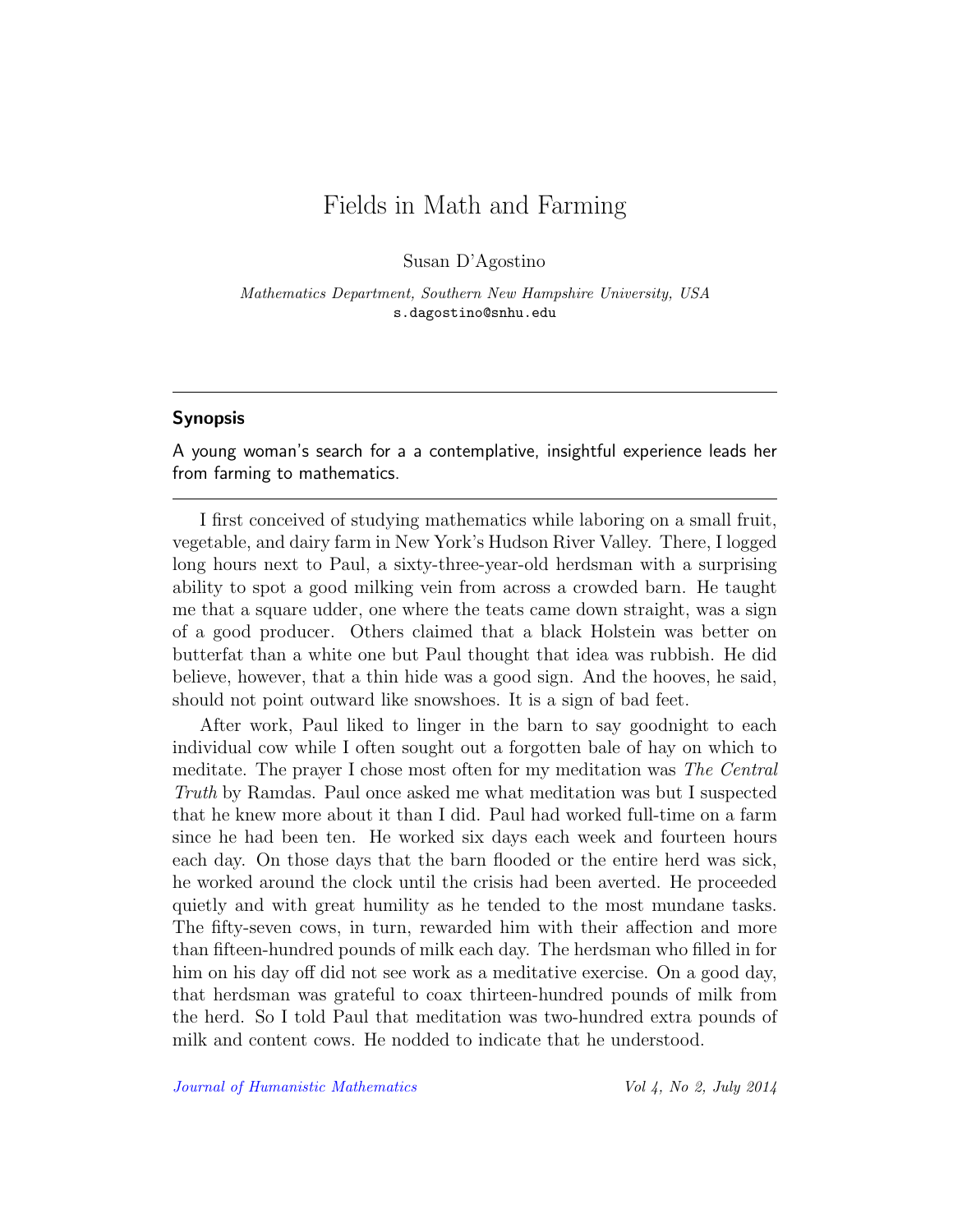In addition to the bucolic setting, the farm offered droughts, hailstones, and the odd infestation of seventeen-year locusts. Paul birthed calves, planted seeds, tended to young sprouts and heifers, toiled when necessary, fed off of the bounty, and was changed by the abundant beauty of it all when everything went as planned. When everything did not go as planned, he showed his mettle by working even harder and never giving up. Still, Paul lost money on every cow he milked. While the rest of the farm struggled to subsidize the dairy, it did not always succeed. No doubt I wanted to farm. However, I needed to consider a more metaphorical approach to farming.

I had read somewhere about mathematical patterns on pineapples and one-sided topological objects. Perhaps I might spend hours, days, and years, proceeding quietly and with great humility—I was no math whiz after all with mundane mathematical exercises, in pursuit of deep insight. That was how, as time passed, I began reciting statements like The Central Limit Theorem—a statement in statistics concerning the bell curve—rather than Ramdas' The Central Truth. Fields, no longer only land on which cows might graze, soon conjured thoughts of the real and complex numbers. Generators produced mathematical objects known as groups, rather than simply electricity during a power outage. Polynomials, as well as plants, had roots. Kernels, in addition to the bread-and-butter varieties of late summer, included sets of elements that mapped to the identity under homomorphisms. Symmetry groups, as well as crops, were rotated.

The metaphors helped. The mathematical definition of a tree may be technical but is aided by imagining a squat apple tree in winter. Rows of a matrix are exceptionally orderly, just like rows of corn or beans on a farm. Mathematical groups may be cyclic, just like the seasons. One may eat local by walking to a farmers' market to pick up produce and walking it back home again, a notion that evokes the notion of local connectivity on a manifold. A critical point in one's life may be a drought, hailstorm, or locust infestation. Or it may be the interior point of the domain of a function where the derivative is zero or undefined.

Logging long hours with textbooks, paper and pencils, I developed a surprising ability to see the golden rectangle in both natural and man-made objects. I also formed strong mathematical opinions that rivaled Paul's opinions of his cows. With all due respect to German mathematician Leopold Kronecker's significant contributions to number theory, his quote—God created the natural numbers and all the rest is the work of man—is rubbish.